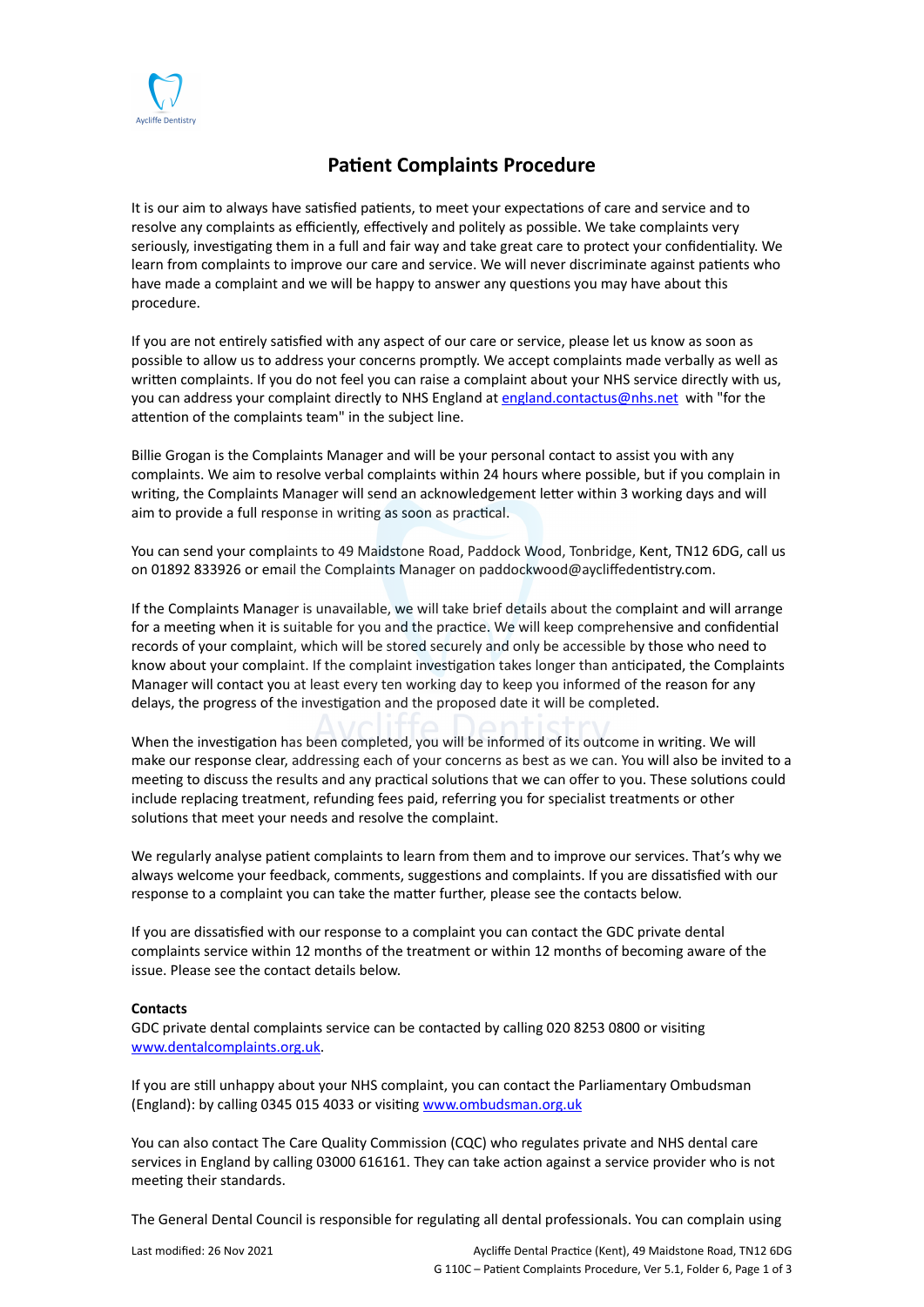

their online form at [www.gdc-uk.org](http://contactus.gdc-uk.org/Enquiry/SelectType) contact them on information@gdc-org.uk or by calling 020 7167 6000.